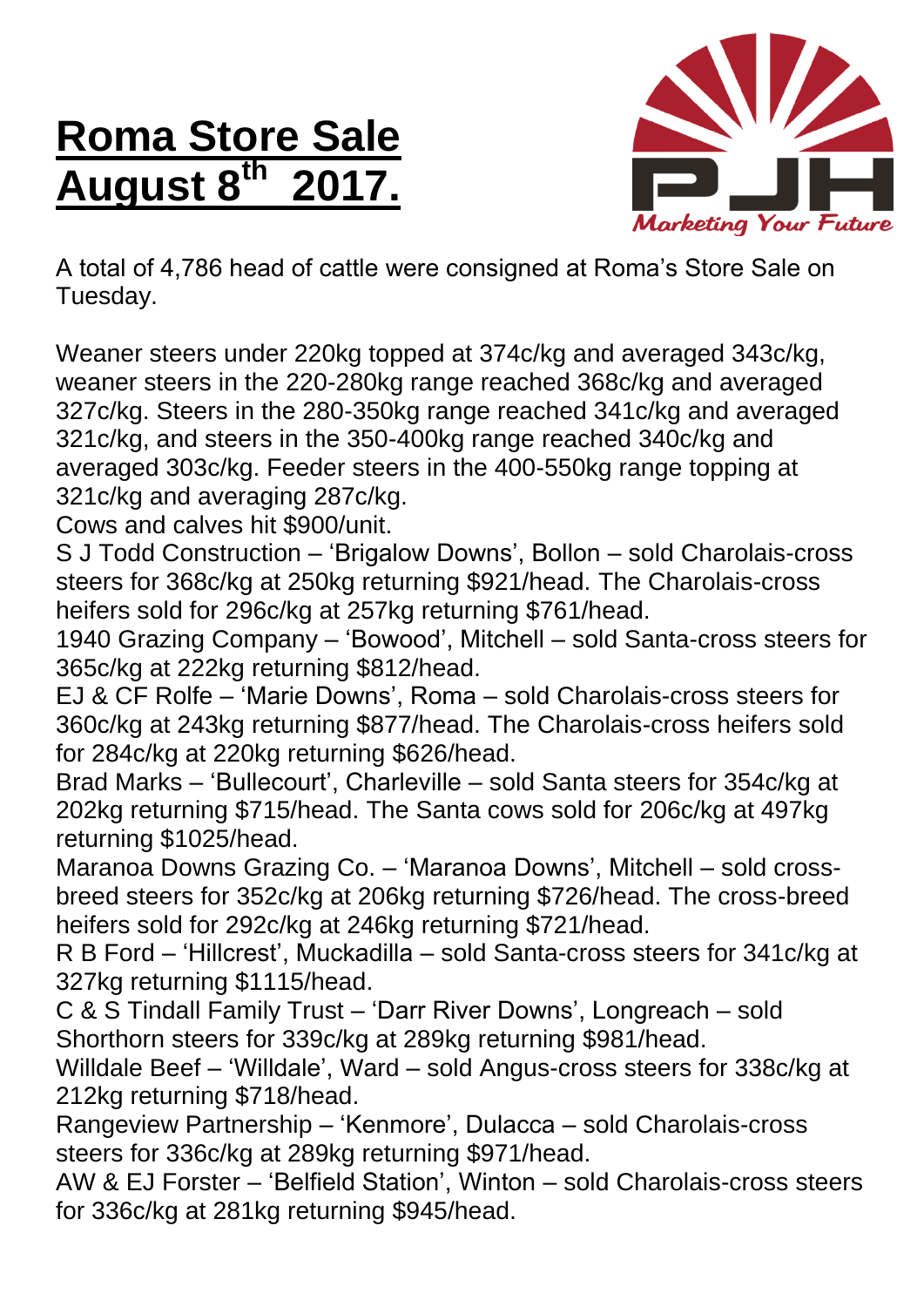L Waldron and R Dean – Roma – sold Droughtmaster-cross steers for 320c/kg at 336kg returning \$1075/head.

LJ & SG Hanna – 'Terrarara', Mitchell – sold Santa steers for 320c/kg at 309kg returning \$989/head. The Santa heifers sold for 270c/kg at 296kg returning \$801/head.

DS & CL Brumpton – 'Richland Hill', Mitchell – sold Santa steers for 306c/kg at 424kg returning \$1300/head.

LSW & P I Richards – 'Pine Grove', Roma – sold Santa steers for 305c/kg at 420kg returning \$1281/head.

I & E Graham – 'Kidston', Roma – sold Droughtmaster-cross steers for 304c/kg at 421kg returning \$1281/head.

Heifers under 220kg topped at 312c/kg and averaged 282c/kg, while heifers in the 220-280kg range topped at 312c/kg and averaged 271c/kg. Heifers in the 280-350kg range topped at 294c/kg and averaged 256c/kg. Heifers in the 350-450kg range topped at 302c/kg, averaging 236c/kg. Wallockatoo Pastoral Co. – 'Wallockatoo', Wandoan – sold EU Accredited Angus-cross heifers for 312c/kg at 258kg returning \$807/head. GW, R & MJ Bauer – 'Greendale', Tambo – sold Charbray heifers for 278c/kg at 200kg returning \$556/head. The Charbray cows sold for 220c/kg at 595kg returning \$1310/head.

Cows in the 300-400kg range reached 190c/kg and averaged 135c/kg, while cows in the 400-500kg range reached 208c/kg and averaged 177c/kg. Cows over 500kg topped at 220c/kg, averaging 203c/kg.

Bulls under 400kg reached 364c/kg and averaged 282c/kg.

## *PJH sell 2 nd position next week.*